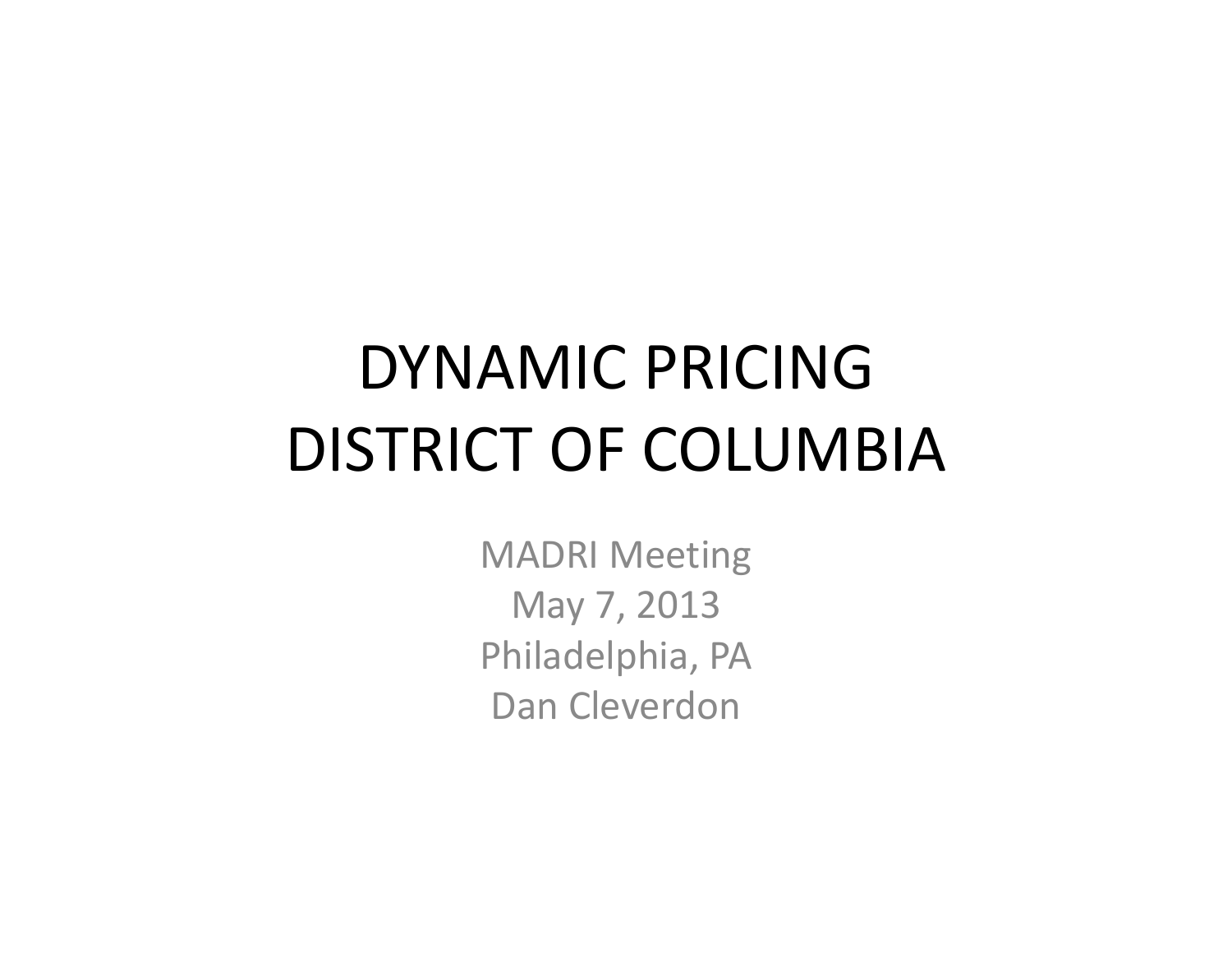### Very Short History of Dynamic Pricing in DC

- In December 2009 the Commission ordered PEPCO to file <sup>a</sup> DP tariff.
- On April 2, 2010 PEPCO filed <sup>a</sup> DP tarriff
- On September 23, 2010 the Commission held a hearing on PEPCO's DP plan.
- On May 26, 2011 the Commission denied PEPCO's DP tariff
- Since that time there has been no new DP proposals from PEPCO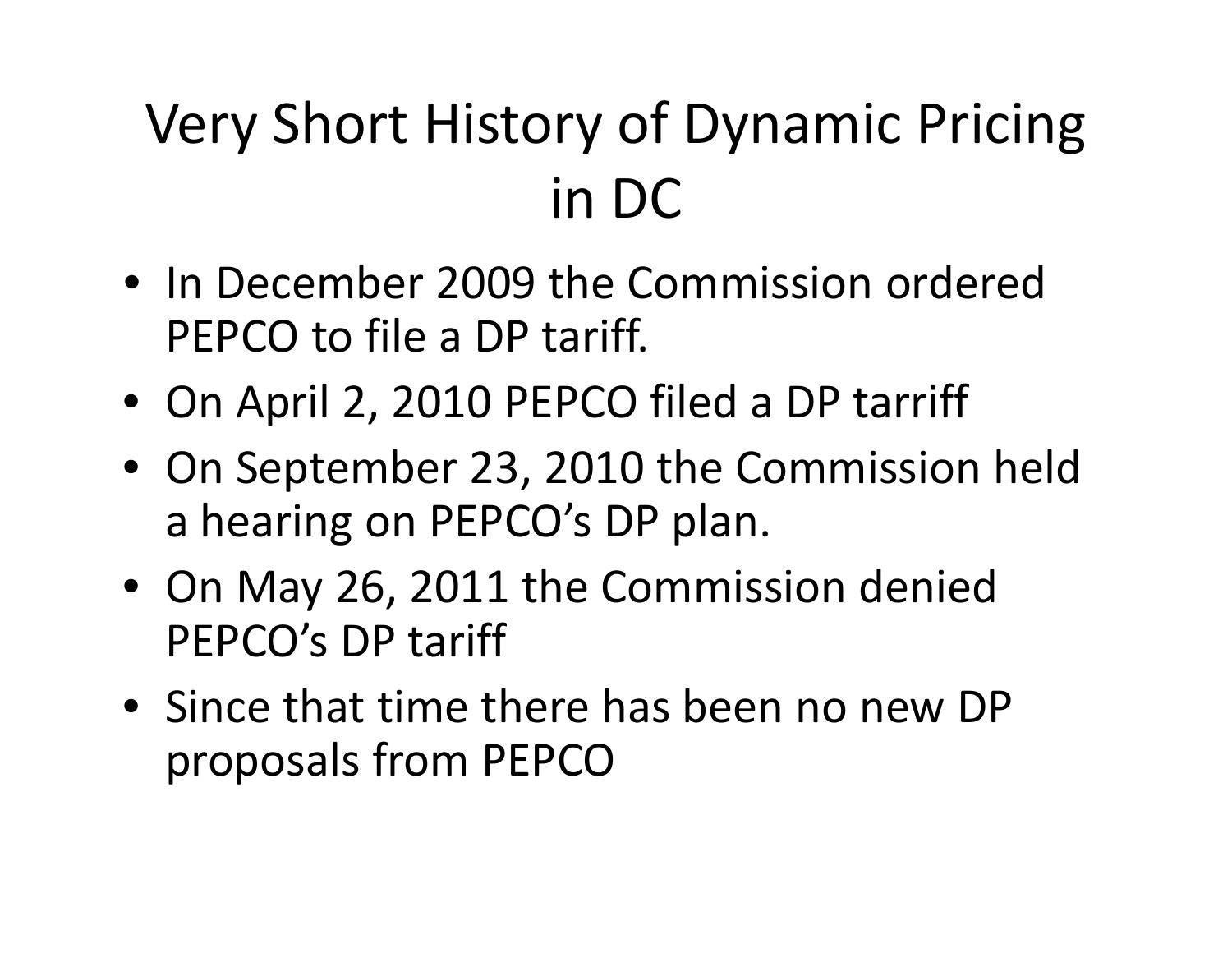## What PEPCO Filed

- Start with 5,000 residential customers and 2,000 non‐residential until AMI completely installed
- When full AMI deployed all SOS custokmers eligible for DP:
	- –— CPR will be default;
	- – $-$  CPP an option;
	- –Applicable SOS rate also an option
	- – DP to be revenue neutral. i.e. slice‐and‐dice SOS fully hedged, levelized rate.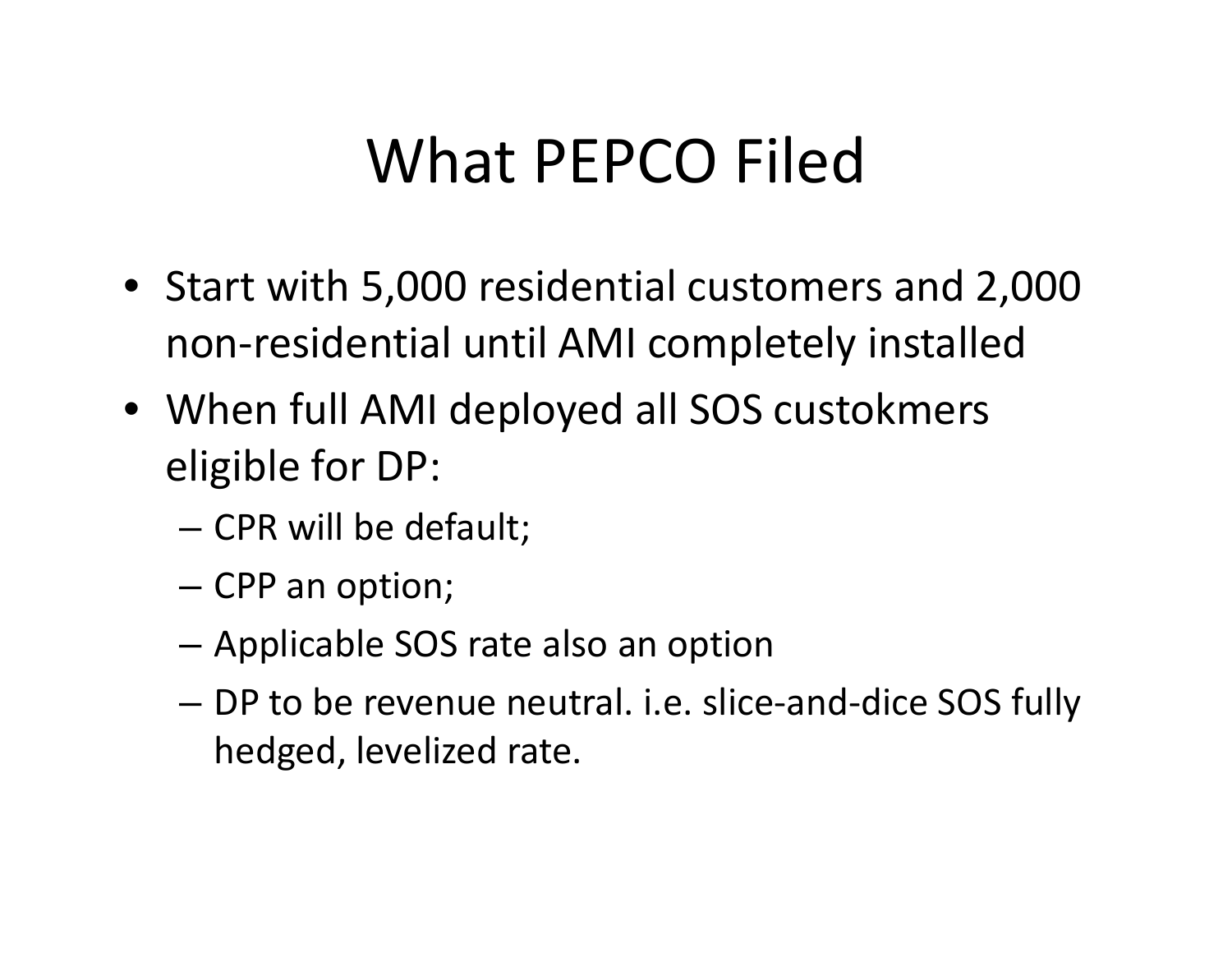#### Commission's Stance Since Rejection of DP Tariff

- Commission did want to rush into DP, wanted to have AMI data for <sup>a</sup> full year.
- Data can used to answer questions of who is most affected by DP:
	- Effect on RAD customers
	- –Who are "winners," who are "losers"?
	- How big <sup>a</sup> reserve is needed for CPR refunds?
- Are there other options the Commission should look at?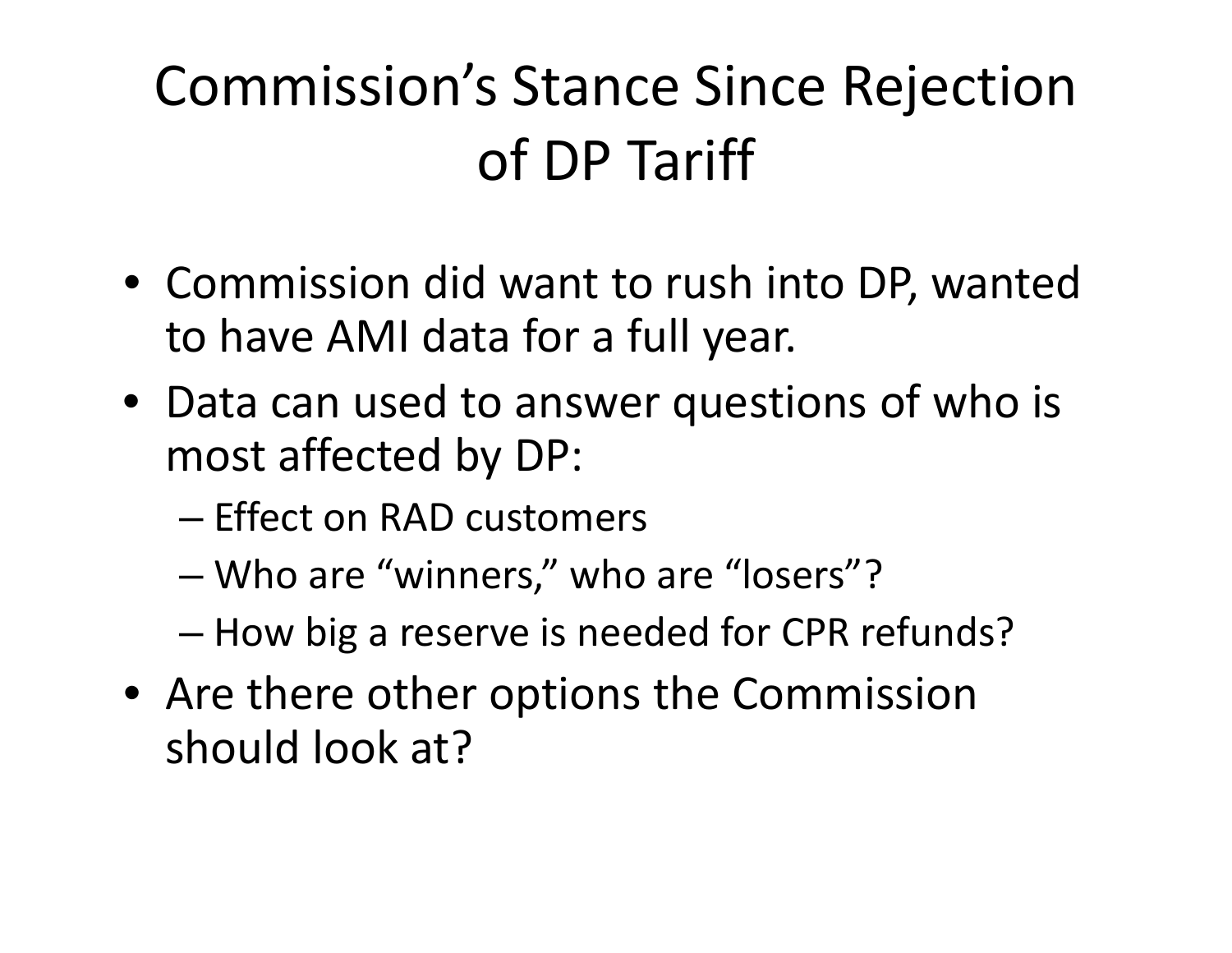## Other Options for DC

- Biggest option for DC is emulate MD and institute CPR as part of the Distribution section of the bill rather than the Energy section:
	- –What I call, "giving everybody <sup>a</sup> default CSP."
	- – Allows explicit development of reserve fund for underfunding of rebates
- Another option is opt-in real time pricing:
	- – $-$  I feel a viable option if done right
	- – Could save vast bulk of ratepayers significant amouts of money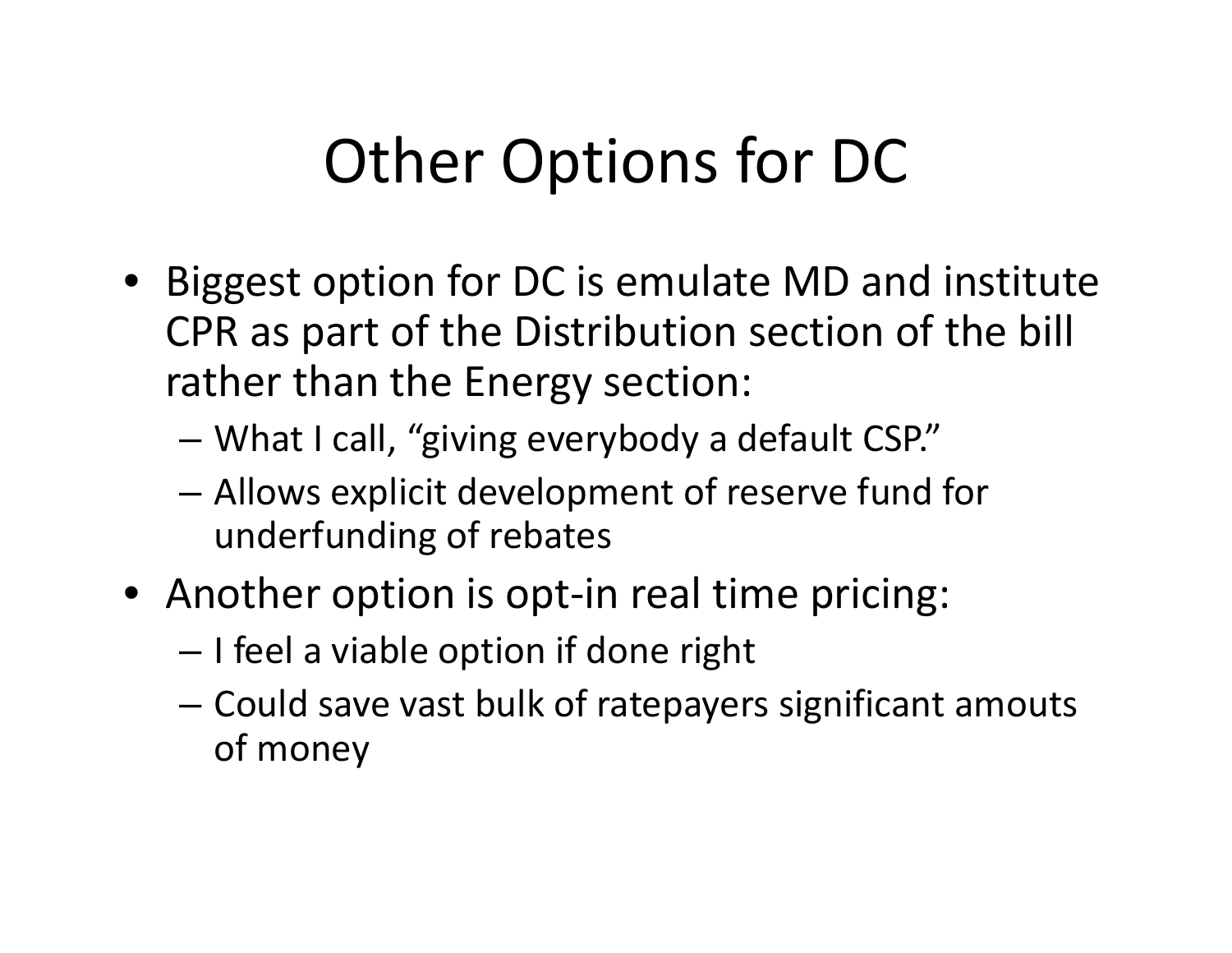## Biggest Problem of PEPCO DP Tariff (DRC opinion)

- The PEPCO is "revenue neutral"
- DP pricing (except CPR) is not inherently revenue neutral. It has <sup>a</sup> lower expected value than levelized (fully hedged) SOS
- That means for most customers if they are on a properly designed DP rate and *DO NOT CHANGE THEIR BEHAVIOR THEY WILL HAVE LOWER ENERGY COSTS OVER THE LONG‐RUN.*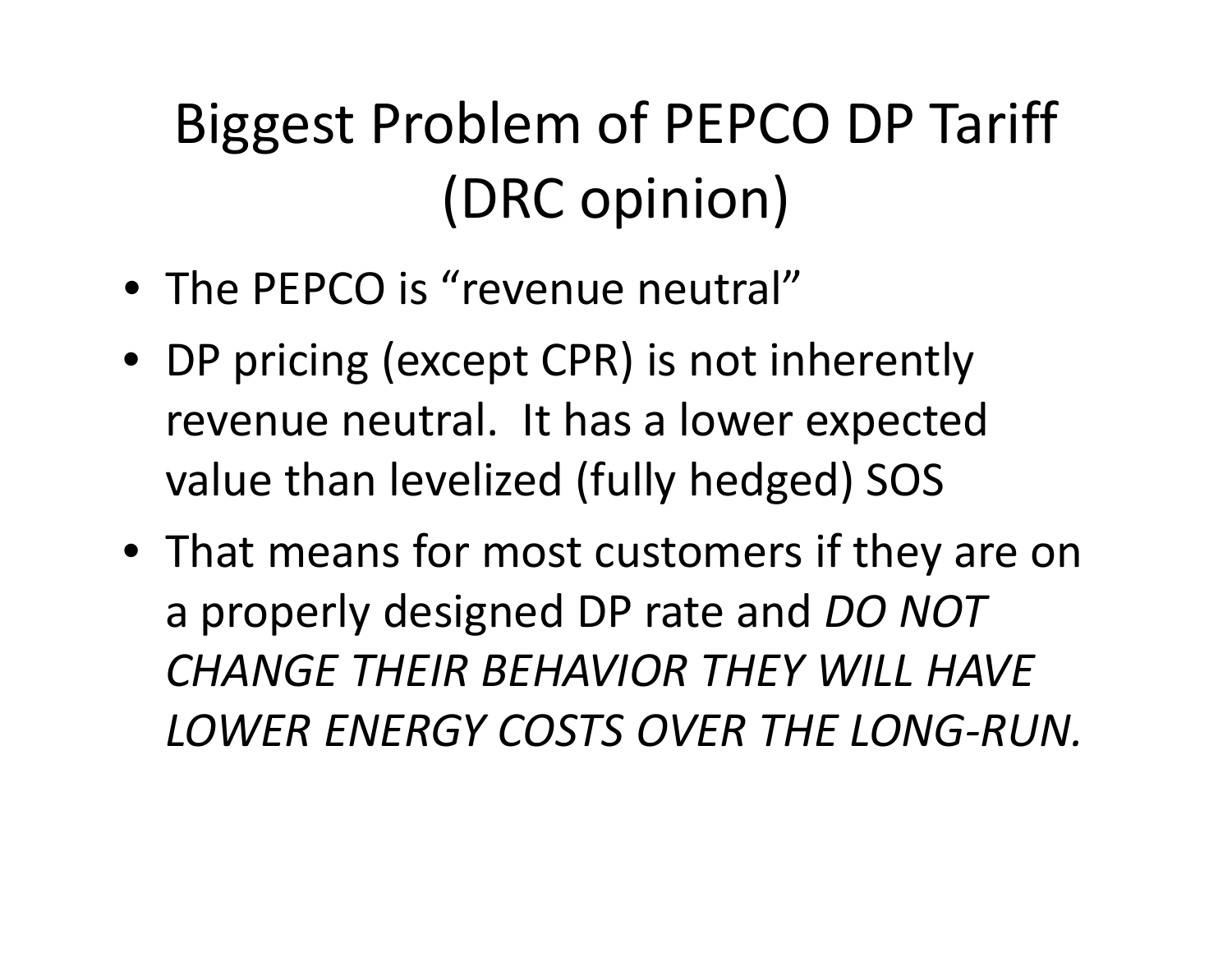## Why DP is <sup>a</sup> Good Idea

- What is the object of DP?
	- – $-$  Expose customers to the market price of electricity, i.e. expose customers to price risk.
		- Economically efficient
		- Gives customer's control over energy decisions
		- Helps create <sup>a</sup> downward sloping demand curve, i.e. not vertical.
	- – Change behavior to have consumption decisions be affected by prices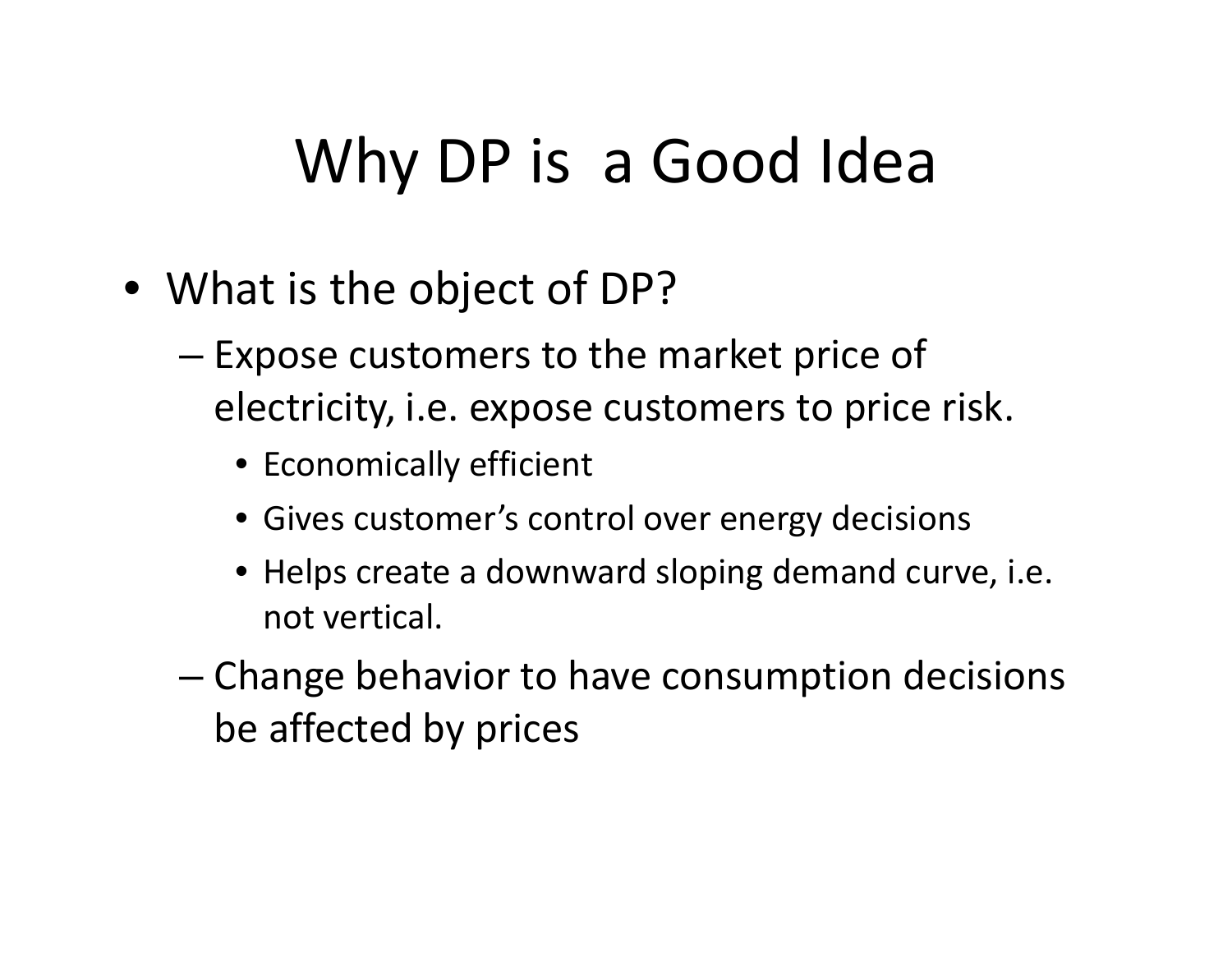#### DP is Inherently Not Revenue Neutral

- Current Flat rates are fully hedged and all price risk is assumed by supplier
	- – $-$  Supplier sets prices to cover price risk
	- – $-$  Customer pays for that hedge.
- DP customer assumes price risk, shouldn't have to pay for hedge (unless wants to, market can provide)
- Any DP tariff that relies on <sup>a</sup> fully hedged SOS rate indicates that the DP rate designer does not know the basic idea behind DP and has designed an inappropriate rate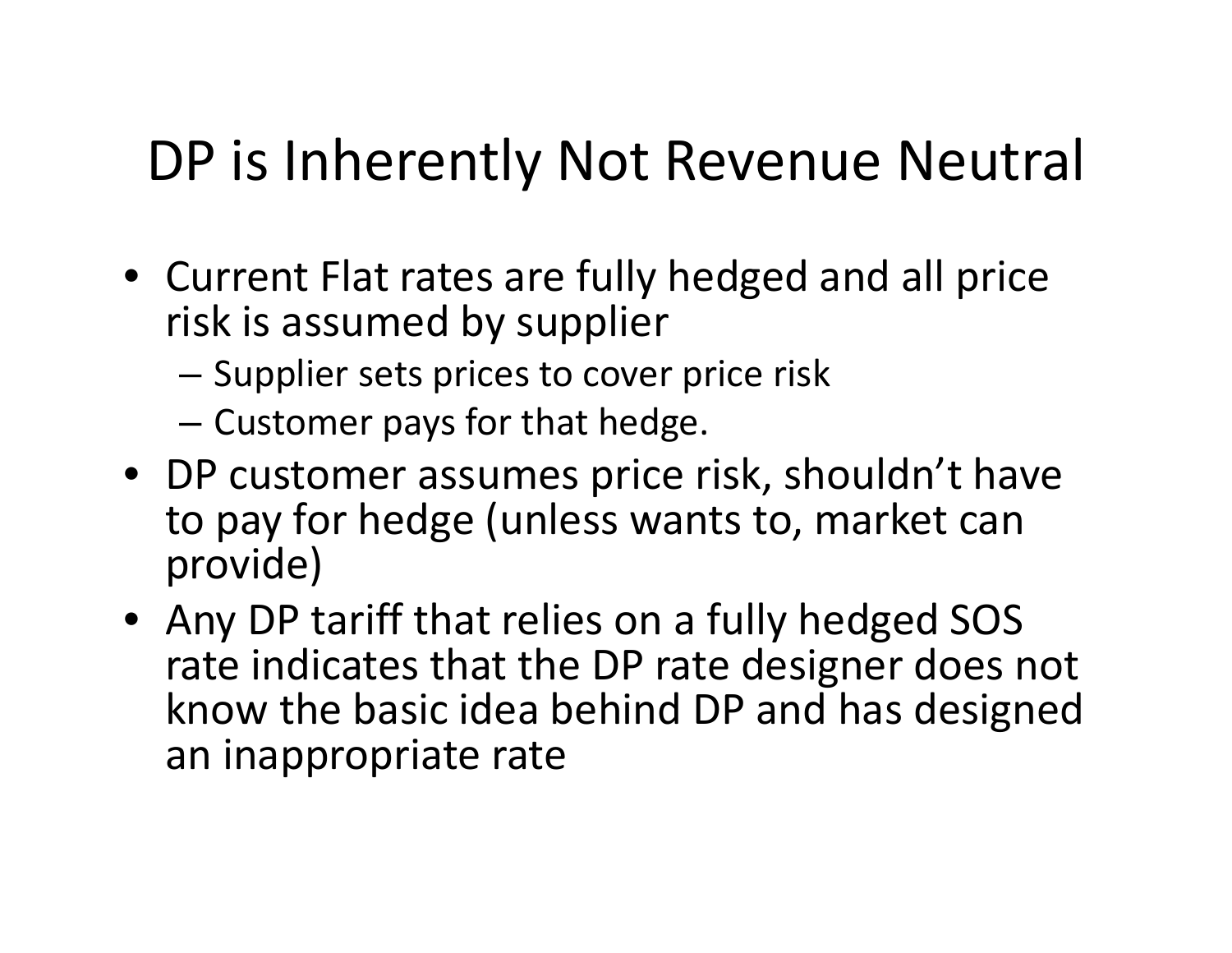## Implications of DP and Electricity Supply

- In <sup>a</sup> restructured state supplying electricity for CPP is not straightforward.
	- –Normal bidding won't get you an un‐hedged product
	- –Need to change how SOS supply is bought
- Probably will always have to have true‐ups, hopefully minor in <sup>a</sup> well designed DP tariff
	- –Third party suppliers can't use true‐ups
	- – $-$  Seems to be doubtful they can provide either CRP or CPP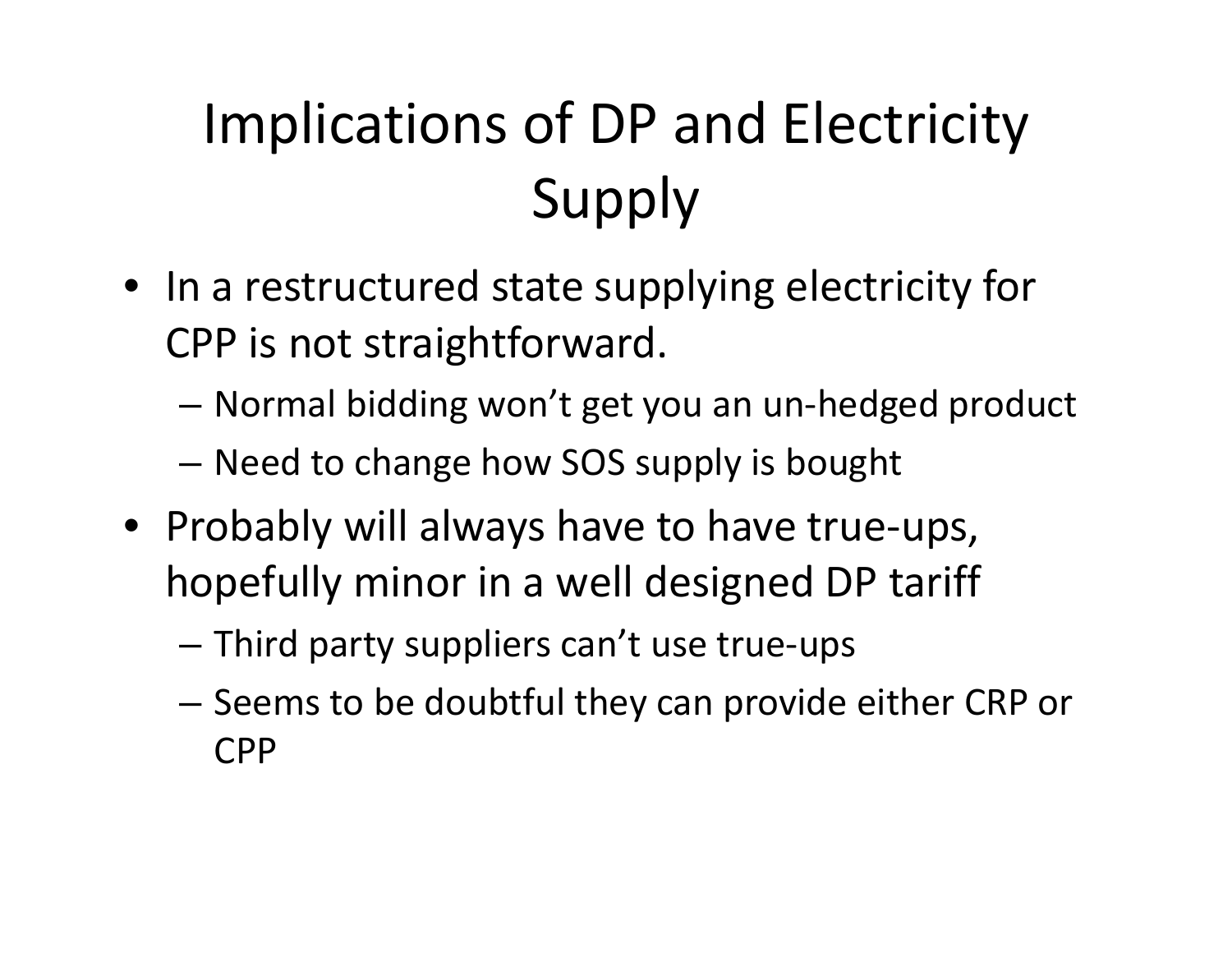#### CPR is Not DP

- CPR does not have customers bear any price risk
- There is uncertainty whether market revenues will be sufficient to cover rebates which leads to the risk that the pool of rebate funds will be insufficient. That risk has to be hedged
- Result, CPR has <sup>a</sup> higher expected value than flat rate SOS.
- CPR is often called the "no regrets" strategy, I call it the "all regrets" strategy because of its higher expected value than flat rate SOS.